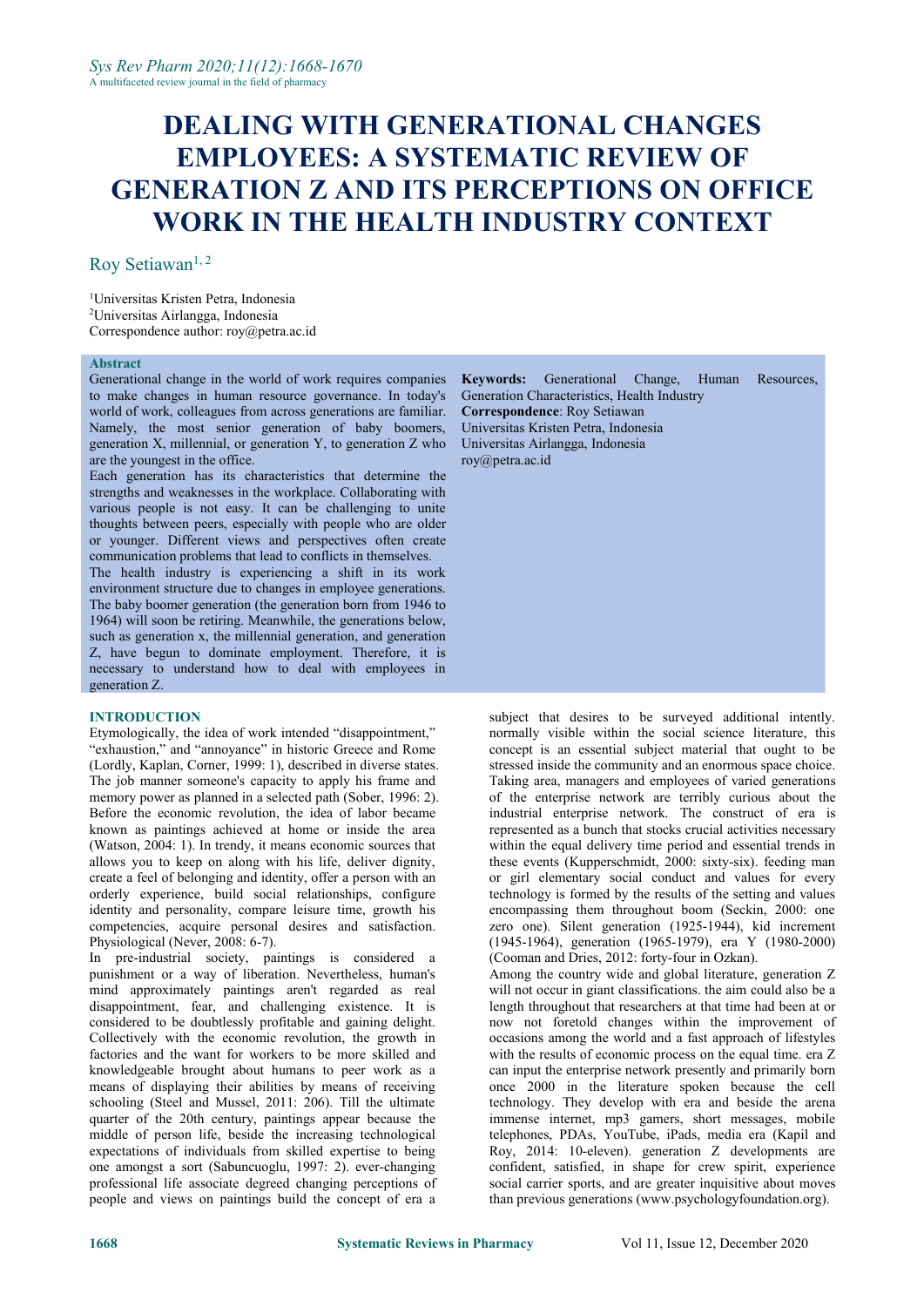## **Dealing With Generational Changes Employees: A Systematic Review Of Generation Z And Its Perceptions On Office Work In The Health Industry Context**

Generational variety within the workplace is an ongoing "organizational phenomenon" (Joshi, Dencker, & Franz, 2011) that has obtained vast interest in the instructional literature and popular press. the basis reasons come broadly speaking from sociological help, which establishes how companies of individuals or businesses born within the same historic and sociocultural context, who skilled the identical formative studies of their childhood (among the a while of sixteen and 25), broaden a shared identity that directs the values their values, attitudes, and lifetime behaviors (Mannheim, 1952; Ryder, 1965) or "technology printing" (Parry & Urwin, 2011). workplace clashes, when the prevailing norms and conduct of one organization are adverse with the aid of others in special or opposing approaches, are often visible as a result of this phenomenon. inside the shape of elevated tension, mistrust, poor communique, and false impression, the generational warfare has been suggested often (Zopiatis, Krambia-Kapardis, & Varnavas, 2012). it's been shown to affect crucial organizational results, which include task delight, worker turnover. , absenteeism, paintings commitment, organizational citizenship behavior (OCB), and productivity results (Chi, Maier, & Gursoy, 2013; Josiam et al., 2009; Park & Gursoy, 2012 in Sakdiyakorn).

Such viewpoints echo via most of the people of generations' research drawing near phenomena thru a "institution angle" with the aid of demonstrating the demographic institution of the final century into the four leading companies -Traditionalists, baby Boomers, generation X, and era <sup>Y</sup> -primarily based on co-beginning years. And expect the stories of youngsters. consequently, this paper will observe the prediction of generation Z's behavior in office paintings or formal paintings.

#### **SYSTEMATIC REVIEW**

Assessment staff Composition modifications in the personnel's composition offer assisting arguments towards continuously updating information approximately generational variety. on reflection, organizational leaders' challenge 3 decades in the past changed into in technology X leaders cannot count on lovalty to employees. getting into the arena of work, shifting up the ladder, and interacting with baby Boomers (Brown et al., 2015 in Sakdiyakorn). The final decade has followed a similar pattern, with technology Y being the principle target of research as they emerge within the personnel (Barron et al., 2007; Josiam et al., 2009; Josiam, Devine, Baum, Crutsinger, & Reynolds, 2010; Josiam et al. ., 2008; Kong, Wang, & Fu, 2015; Maxwell et al., 2010; Richardson, 2010; Richardson & Thomas, 2012 in Sakdiyakorn).

These days, very little has been mentioned around era Z, with a read to update generation Y because the youngest employee.<br>during a comparable vein to the beyond, a different cycle is probable to emerge between technology Z and also the older generation, developing equally intergenerational strife with present company norms (Manheim, 1970 in Sakdiyakorn). understanding however era Y and technology X react to the present new technology as they move up the career ladder and kid Boomers retire from paintings are going to be valuable. on the grounds that almost all companies "aren't designed to integrate the desires and preconceptions of successive generations of personnel" (Behrens, 2009, in Kapoor & Solomon, 2011, p. 313 in Sakdiyakorn), ongoing studies towards understanding generational diversity are needed.

How this observe contributes to the complete mastering of the generational phenomenon in workplace work or formal paintings. activity pride and Generational businesses organizations are no longer competing for massive numbers of clients. alternatively, they're competing to gather the

knowledge of people that can paintings and hold their companies afloat for years or all the time. With so many issues in turnaround and early retirement. it's been showed through many studies in organizational behavior and control that activity satisfaction is a considerable predictor of worker dedication and their purpose to interchange to every other task (Knight, Durham & Locke, 2001; Ingersoll, 2001; Ingersoll, 2006 in Ahmad, 2015).

Ingersoll (2006) and Igbaria and Greenhaus (1992) in Ahmad (2015) kingdom that process delight is the main contributor to this situation. As based by means of Tan (1998) in Ahmad (2015), elements inclusive of task pride have a massive dating with worker purpose - to depart the employer. On the only hand, leaders' aid appears to be an vital factor in growing job enjoyment of associate degree organization. Ulrich, Jick & Glinow (1993) in Ahmad (2015) facilitate that leader conduct can mirror structure systems and cooperation and choice-makers. demanding things in managing people businesses one of the foremost pressing issues in organizational exchange isthat the demographic shift and its result on leadership. With the fashionable cluster of employees transition, leaders venture leaders to influence employee commitment (Jernigan, Beggs & Kohut, 2002 in Ahmad, 2015). people variations are relating to worker motivation, organizational productivity, teamwork, and organizational alternate (Zemke, Raines & Flipczak, 2000 in Ahmad, 2015).

If leaders will higher perceive their characteristics, it might give managers with the gear to retain the wonderful personnel. the variety of backgrounds and traits of workers necessitate leaders to evolve their management styles. Such changes can provide value to the organisation (Sugansky & Ferri-Reed, 2009 in Ahmad, 2015). Labor transition consists of extraordinary from exclusive agencies represented as kid boomers, gen X, and information Y. each of these corporations is exclusive thanks to their life reports, existence, profession stages, and paintings get pleasure from (Cennamo & Gardner, 2008 in Ahmad, 2015). furthermore, given the variations of their characteristics, present day

Leaders need to be alerted who have to undertake a one-of-akind approach than stick with antique hints which includes providing employees suitable salaries and benefits, selling them but burdening them with other conscientious responsibilities and tasks (Yeaton, 2008). any other project that wishes to be pondered is how leaders can understand generational agencies. this can be complicated by using the employee's existence or degree of improvement. in addition to understanding behaviors and values, leaders need to be touchy to how each generation perceives generation. child boomers born among 1945 and 1964 had a gradual appreciation for era, whilst the gen  $X$  that sprouted throughout the MTV and online game increase season is stated to rhyme with generation. however, gene Y is the data era and is extraordinarily depending on technology (Yeaton, 2008 in Ahmad, 2015).

Challenges within the technological factor affect the achievement of man or woman duty within the administrative center. knowledge generational groups and their traits can near employee expertise gaps and strengthen a leader's capability to encourage employees. generation group The time period 'technology organization' (cohort) turned into first used by the French sociologist Emile Littre in 1863 (Howe & Strauss, 1991 in Ahmad, 2015). The study changed into later improved by Manheim in 1928, and the term 'cohort generation' has been used in view that then to summarize every man or woman in unique ancient periods (Cutler, 1977 in Ahmad, 2015). baby boomers are born from 1945 to 1964, technology X born from 1965 to 1980, gen Y